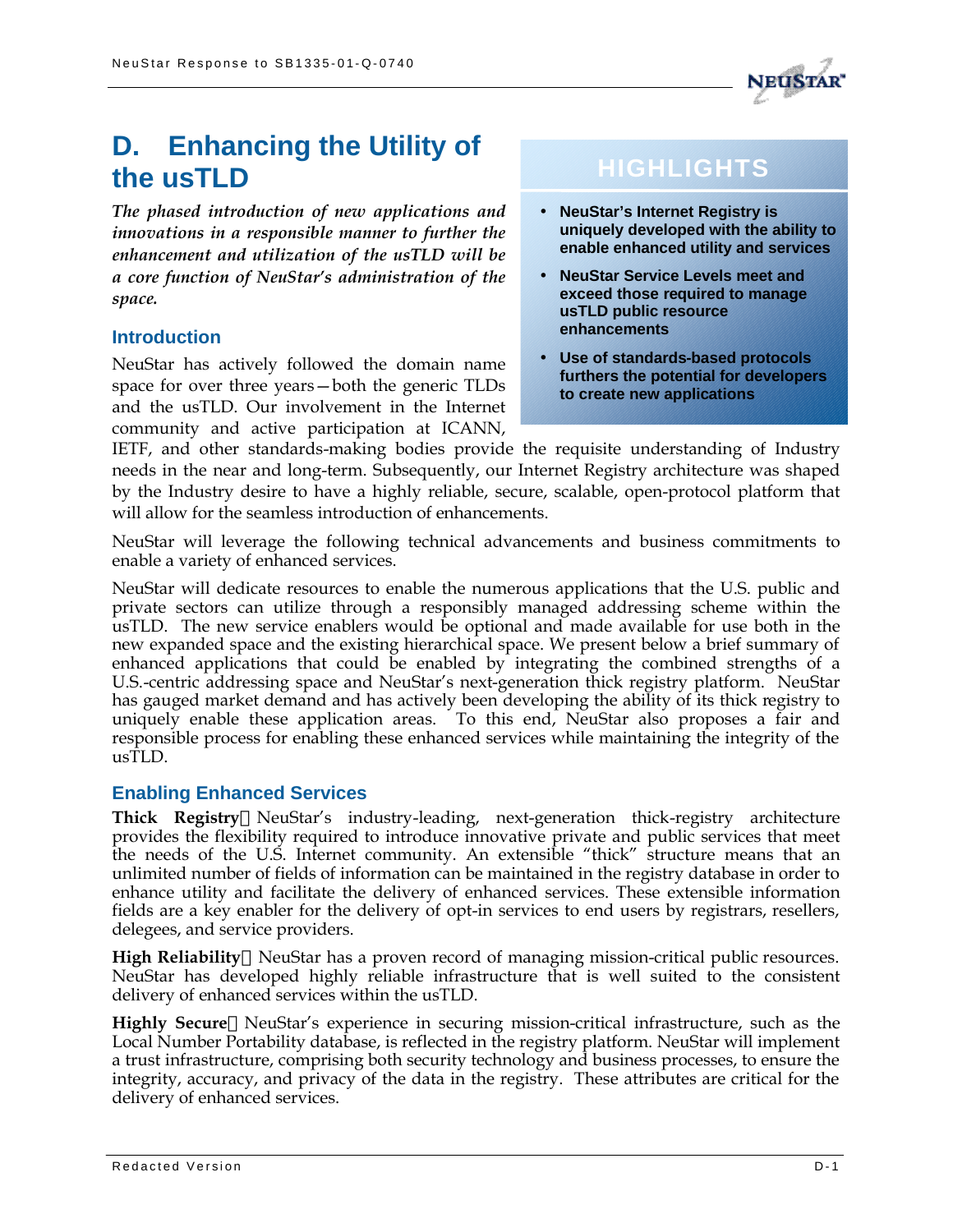

**Open Standards**—NeuStar's registry infrastructure makes use of approved open protocol standards. This approach is optimal in terms of the ability of registrars, resellers, and delegees to interface with the registry and also facilitates the development of new services. A standards-based approach will maximize the number of sales channels guaranteeing greater public awareness, access to the usTLD domain, and development of innovative services.

**Marketing Investment—NeuStar has the financial resources and is committed to making the** necessary investment in marketing and promotional activities to ensure widespread awareness of enhanced service enablers. This approach will tap into the entrepreneurial energy and public-service spirit of the American people and will lead to innovative services that are responsive to the needs of the U.S. community.

Neutrality-Consistent with NeuStar's trusted neutral third party status and Code of Conduct (See Section B.3 for details), NeuStar will make all of the enhanced service enablers available on an equal and fair basis to all members of the U.S. Internet community.

NeuStar has been validating the potential utility of these service enablers from a technical and market perspective. These "enablers" are intended to facilitate applications that are provided to businesses, organizations, and citizens via registrars, resellers, delegees, and service providers. We will provide an overview of the following Enhanced Services for which there is market demand and that our Internet Registry can uniquely enable.

- Public Resource Domains
- e-Government
- Directory Services
- Personal Identification Services
- Location-based Services

NeuStar anticipates working with a broad base of representative organizations and government agencies to identify additional services that unlock the utility of the usTLD to serve the American Internet community.

# *Process for Enabling Enhanced Applications and Services*

*NeuStar has a history of managing shared public resources while simultaneously introducing enhanced features and functionality in a responsible and even-handed manner. These neutral and responsible practices will be mirrored in the introduction of enhancements in the usTLD.*

NeuStar will manage the introduction of new enhanced services and applications in an open, neutral, and responsible manner. The usTLD will be well suited to serving the interests of the public—the way the government, citizens, business, and organizations communicate and interact. In many instances, NeuStar simply will enable enhanced services offered by others that leverage the combined benefits of the usTLD address space and NeuStar's technically advanced registry. In these instances, no change in policy will be warranted. Nevertheless, NeuStar will follow a strict process for the introduction of any new services. All new services will be analyzed for their technical and operational feasibility, and receptiveness to the usTLD existing or potential user base, and will be openly discussed within a proposed usTLD Policy Council. The Council will provide policy comments and recommendations concerning the proposed new enhanced services. A detailed discussion of the Council is found in Section B.3.5.

The technical evaluation criteria will include, but is not limited to, ensuring that service level agreements will continue to be met or exceeded, that interested parties needs are met, and that intellectual property rights and registrant privacy is protected.

After NeuStar affirms the feasibility of a new service, it will seek approval by the DOC for implementation. NeuStar will develop a document to assist in the approval process; this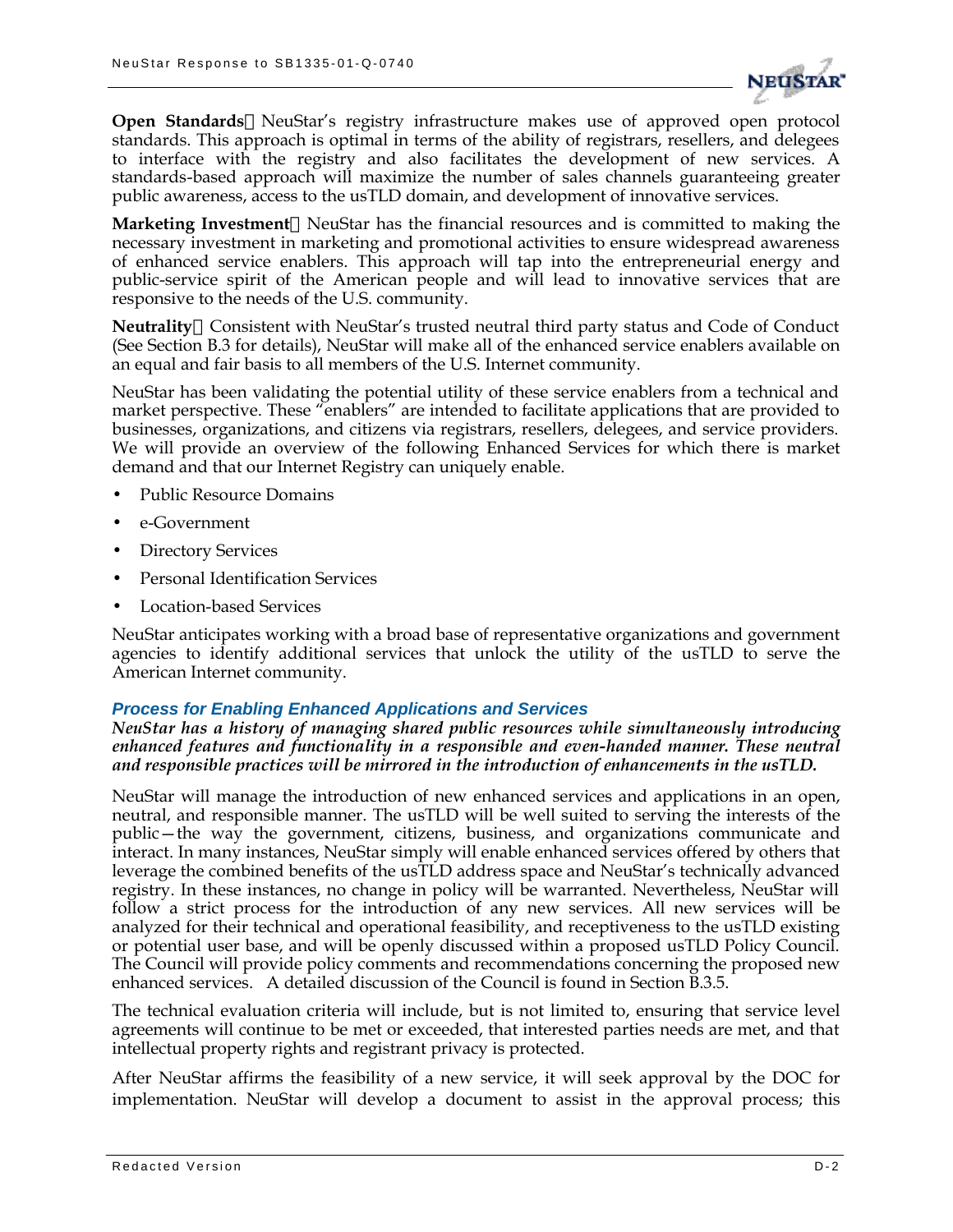

proposal will include a description and price of the enhancement. As shown in Exhibit D-1, NeuStar will comply with the request to have all new services approved by the DOC.

# **Public Resource Domains**

## *Public Need*

The current locality structure generates lengthy names that are difficult to remember, but this is most notably because the requisite contextual information is typically beyond the fourth level. While we will be taking direct second-level registrations as the administrator of the usTLD, we propose to explore the management of "public resource" domains that serve as a common naming scheme to allow for convenient and consistent naming of various public interests and services. These condensed hierarchies afford Internet users the opportunity to easily locate the information they seek without complicated trial-and-error searching. They will cross many district or state lines and be relevant to all citizens of the United States.

The usTLD is quite naturally the proper TLD for establishing such a condensed hierarchy, since the purpose would be to serve the American public.

## *Enhanced Services*

Numerous second-level domain names could be reserved to create unique and content-specific spaces on the Internet to serve a variety of citizen-centric public interest needs. NeuStar can responsibly manage the third-level registries for each of these name spaces, through a sponsor approved by the usTLD Policy Council and the DOC, to maximize the overall utility of the second-level name.

The domain names could be registered through the sponsoring, name-specific channel that has an interest in the preservation of the name for a specific use. An example of a public resource hierarchy NeuStar could manage for the benefit of the U.S. public includes:

*Park.us*—a single reference point for all parks—national, state, or local—that are physically located in the United States, where the name of the park is registered at the third level (e.g., arcadia.park.us, everglades.park.us, or grandcanyon.park.us). Currently, because our U.S. parks fall under various jurisdictions, they are governed by disparate bodies, and do not have a single reference point to provide direct resolution. Park.us could offer a common structure for citizens to gather information about any U.S. park under a memorable naming convention.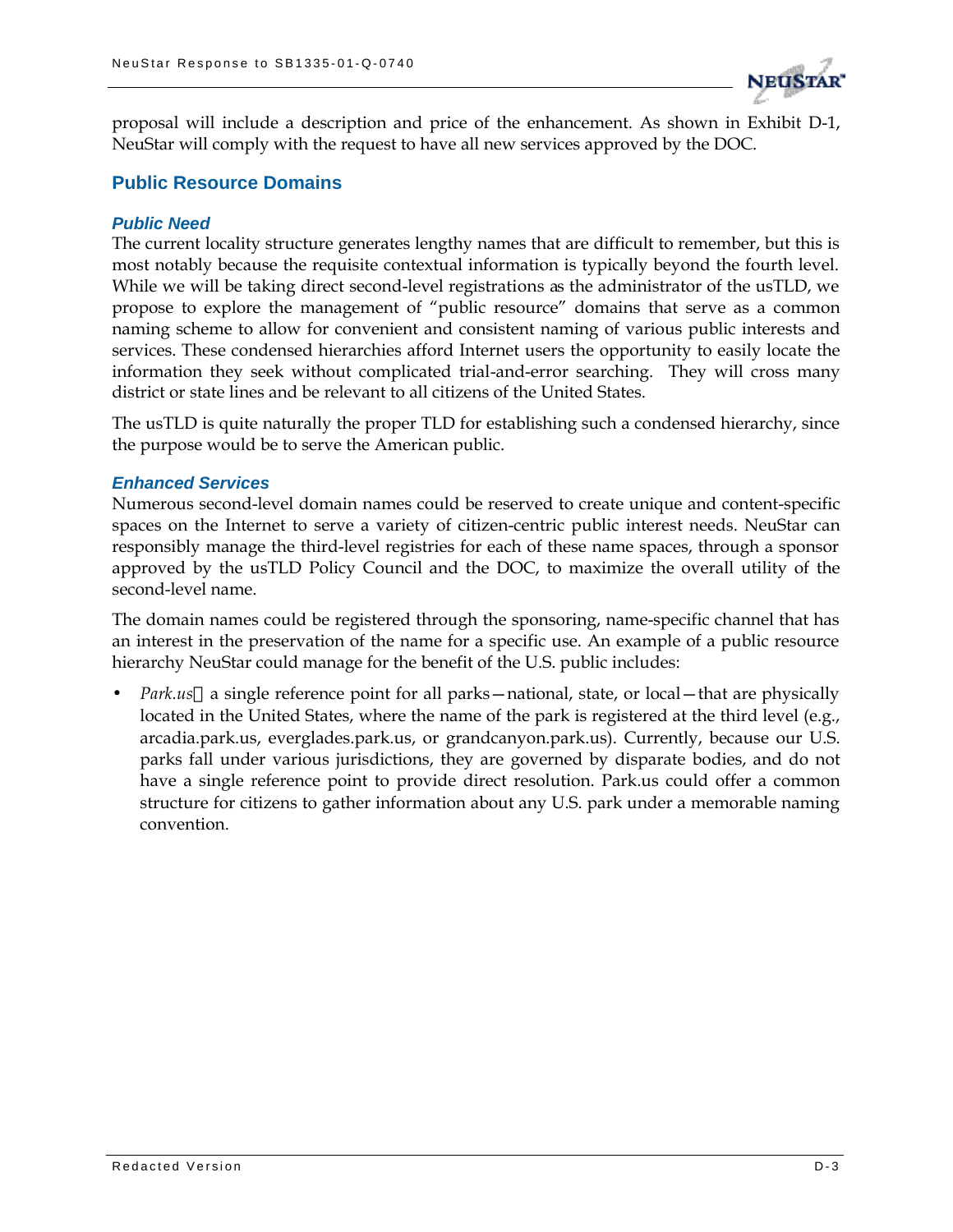



Exhibit D-1. NeuStar's process for introducing enhanced services and applications is approached in an open and responsible manner, with full involvement of the DOC and the usTLD Policy Council.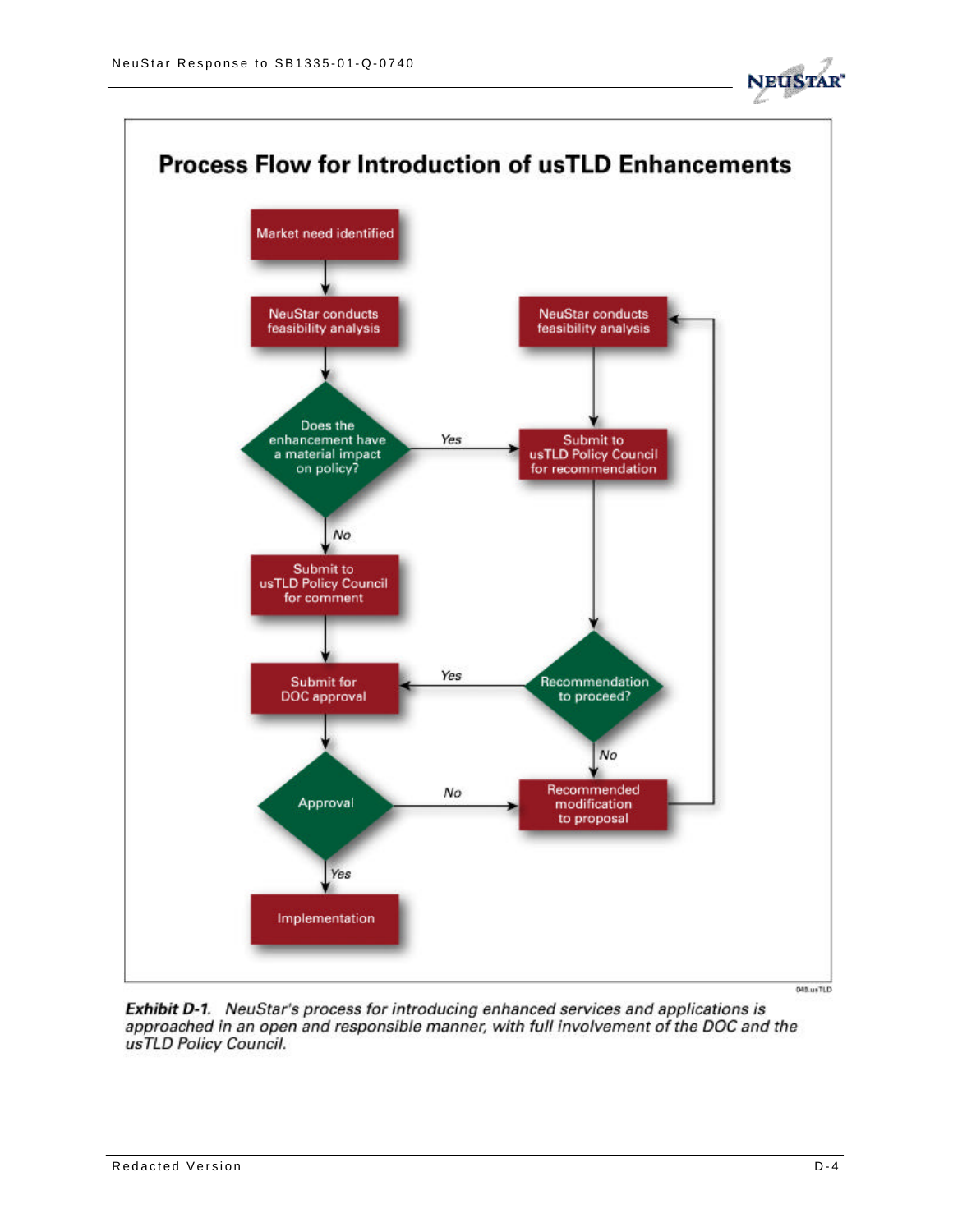

Other examples of second-level domain names NeuStar could manage (i.e., NeuStar would take third level registrations for the sponsored second level):

- Vote.us—the name space dedicated to campaign information and potentially a future forum to enable online voting
- Veterans.us—a reserved structure dedicated to the needs of U.S. Veterans. Organizations that provide informational resources and services that are relevant to Veterans might register within this space.
- Kids.us—A "safe" space on the Internet that is specifically tailored to the needs of children. To avoid improper use of the space, a third party sponsorship approach likely would be utilized.
- Healthcare.us—a naming structure designed to allow citizens to locate and access healthcare services and programs and to facilitate HIPPA compliance.
- Library.us—an area of the Internet where citizens can identify libraries
- Zip.us—A space in which zip codes can be utilized to enhance navigation or to provide location-based services. Citizens could then easily locate local government resources and services.

By having a single administrator for these public service domains, the user community will better associate the domain name space with the high standards and reliability of the NeuStar registry. This will further the notion of the usTLD as a trustworthy space managed for the benefit of the U.S. public, a ccTLD that propagates the U.S. image as the pioneers of the Internet.

### *NeuStar's Enabling Role*

The NeuStar registry is uniquely positioned to manage these public resource hierarchies through the design of our Internet registry. The registry will manage domain names at any level with equal standards for reliability and security, for the same competitive price. NeuStar will extend its infrastructure to the third and fourth level domains to ensure highly reliable and secure namespaces. Additionally, because these hierarchies will be centrally managed, NeuStar can provide directory services to facilitate user searching.

### *Recommended Process*

NeuStar has proposed a draft list of names for reservation by the usTLD Administrator (see Section B.3.5) and would work with the proposed Council and DOC to introduce enhanced services for these namespaces in a fair and responsible manner.We will also conduct additional outreach activities to identify other namespaces that would serve the public interest and to identify potential sponsors where appropriate.NeuStar will actively seek comment and input from delegated managers and organizations currently utilizing the existing hierarchical space or with a public interest in the space prior to the introduction of Public Resource Domains.

NeuStar will develop a document to assist in the approval process. NeuStar will comply with the request to have all new services approved by the DOC.

# **E-government**

### *Public Need*

The usTLD should be utilized to support the directive from the White House to "use the Internet to create a citizen-centric government." As more government agencies move critical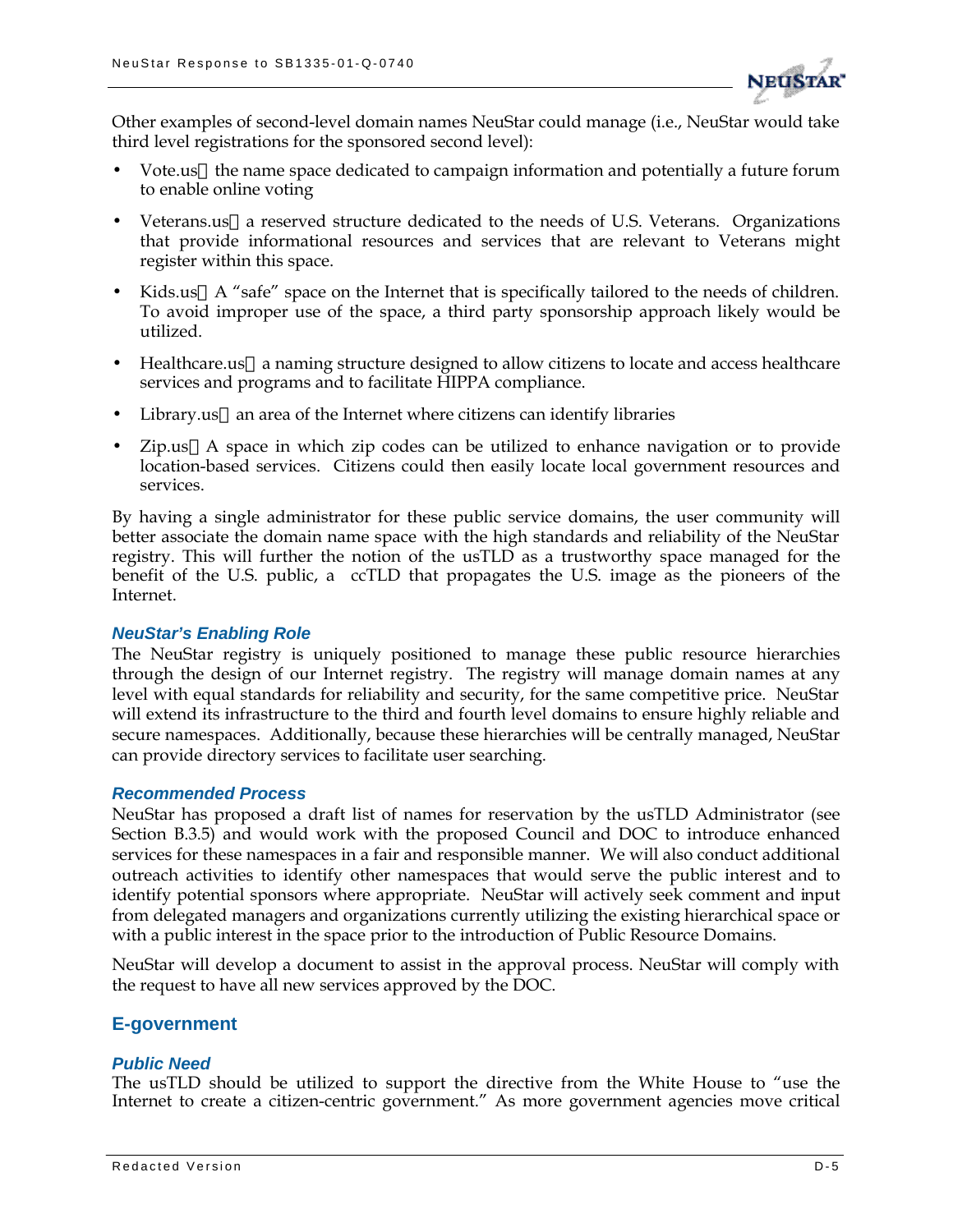

components of their operations online, the need for a secure space increases. Moreover, an addressing infrastructure is a key enabler for a capability that allows citizens to find and access government informational resources, services and e-Gov applications.

In tandem to initiatives to provide a more secure platform for e-government initiatives, attempts are being made to streamline government processes and increase government efficiency. Our Internet registry architecture, our unique position as a trusted neutral third party, and our commitment to fulfillment of the US Nexus requirement uniquely positions NeuStar to meet this need. NeuStar will work very closely with the U.S. federal, state, and local governments to enable their requisite e-government initiatives.

### *Enhanced Services*

Several e-government applications and services can be responsibly enabled through NeuStar's coordination and management of the usTLD. The primary objective of these online application areas is to allow citizens to interact with the government in a direct, secure forum. According to a study by the Council for Excellence in Government, the majority of Americans feel that e-Gov would have a positive effect on government. Many such initiatives are underway today: motor vehicle administrators allow for license and registration renewals, public safety organizations take payment for fees and services, the Internal Revenue Service accepts tax forms via their secure site. Future e-government applications enabled by the usTLD addressing mechanism could include:

- Enabling direct communication between elected officials and their constituencies,
- Introducing a naming structure to streamline any processes whereby individuals are required to populate standard forms and submit to a government agency,
- Facilitation of public forums or "town hall" meetings to open forums for all citizens, including those who are not physically able to attend, and
- Providing an addressing structure for centralized procurement facilities or exchanges for state and local governments to maximize purchasing power.

Because of the critical nature of e-Government applications, it is crucial that the usTLD administrator have demonstrated technical expertise, real-world operating experience, an established position as a trusted neutral third party, and the ability to provide a highly reliable and secure environment.

#### *NeuStar's Enabling Role*

Because the NeuStar platform is being developed to perform at high levels of service availability and will employ encryption technology, it is a logical domain space for all U.S. governmental bodies—national, state or local—to develop their critical online initiatives. NeuStar currently manages a mission-critical public resource for the communications industry (e.g. the public switched network relies on NeuStar numbering databases), and is prepared to do the same for the public sector through administration of the usTLD.

#### *Recommended Process*

NeuStar proposes to work with the usTLD Policy Council and the DOC to conduct an outreach program, which will include current e-Government service providers, to identify ways in which the usTLD addressing scheme can be leveraged to enable e-Gov services that reduce government cost, improve accessibility and productivity, and serve the American people.

NeuStar will develop a document to assist in the approval process. NeuStar will comply with the request to have all new services approved by the DOC.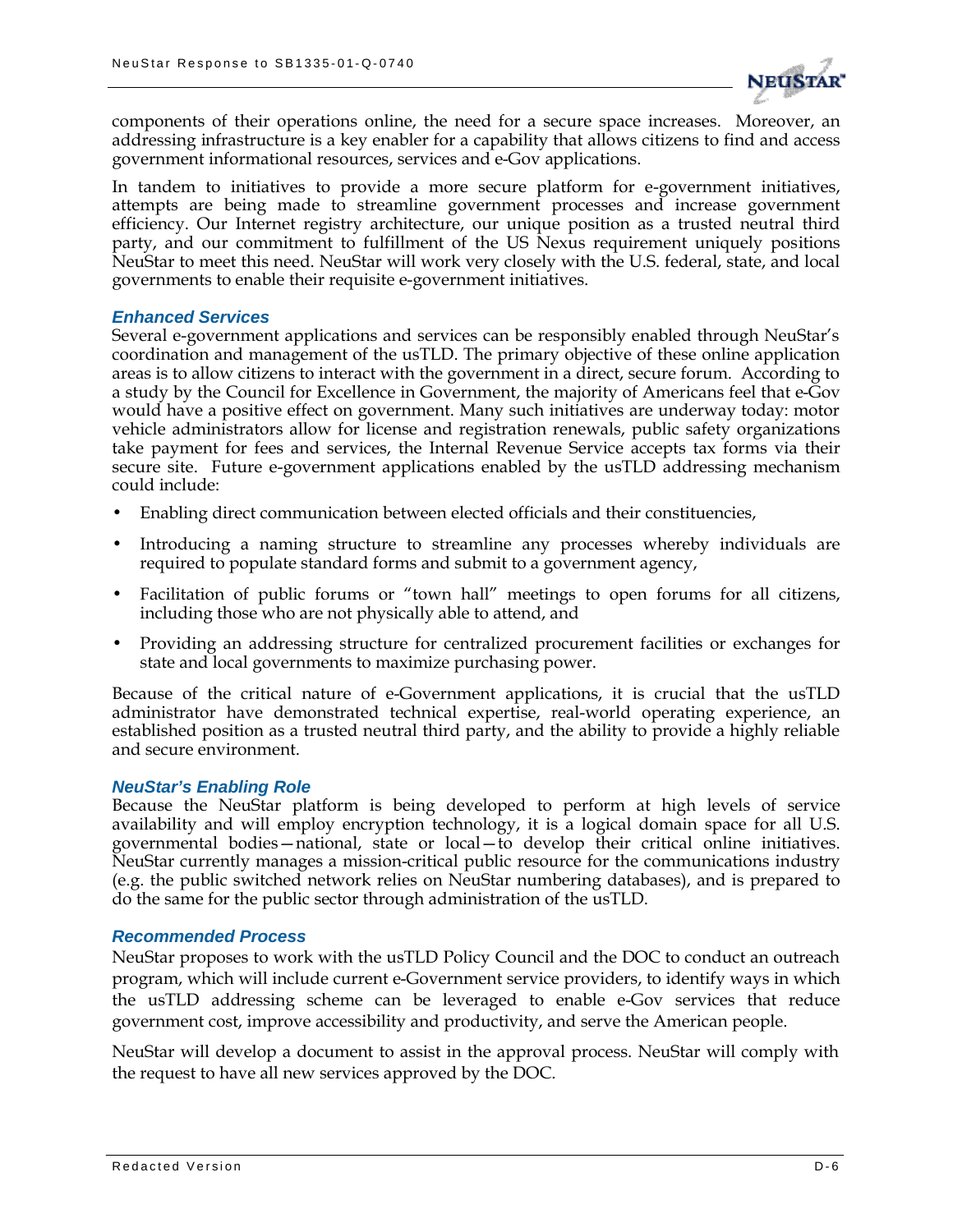

# **Directory Services**

## *Public Need*

One of the primary enhanced services NeuStar proposes for increased ease of use of the usTLD is directory services. We propose to evaluate, trial, and implement a series of sophisticated directory search capabilities for services and sites on the usTLD. The primary reason the existing locality-based hierarchical structure is awkward to use is the absence of a comprehensive search capability for users to locate the service of interest without having to know the exact fully-qualified domain name. While numerous search engines exist in the Internet, none of them allow the user to pre-select U.S.-based services, specifically ones meeting the Nexus requirement or that are named using the usTLD. Consequently, prospective users must wade through long and confusing lists of services across the entire Internet to find the specific one of interest. The presentation order and content is dictated by the search sites' commercial policies, not necessarily the public interest.

## *Enhanced Services*

A directory service for the usTLD would provide not only a separate navigational schema for the TLD while retaining the existing locality-based name structure, but would provide a usTLDspecific search capability that doesn't currently exist elsewhere, and provide for consistency and uniformity in the listings of usTLD entries. This is extremely important for government services accessed through the locality structure, as there is no pervasive user-friendly governmentservice-specific directory today. Commercial search sites intermix listings for government and commercial sites, obscuring which services are official government services versus similarly listed commercial services, thus confusing potential users and causing potential security and fraud problems.

One of the first objectives would be to establish a keyword schema for categorization and characterization of the existing usTLD entries, and the primary service associated with each entry (URL using the usTLD). The keyword to URL mapping forms the core of the directory, along with appropriate fields from the Whois data. This data can then be searched from the web, using any number of attributes (service name, offering entity name, associated locality info, e.g. state or county), at a site to be established, e.g. http://www.search.nic.us/. In addition, it is possible to re-direct web inquires to non-existent (incorrect) usTLD names to the search site to solicit the user to navigate to the site of interest through the directory instead. This type of mechanism makes the directory an automatic help capability and significantly aids in usTLD usage. Users would be encouraged to add a site to their bookmarks to streamline navigation in the future.

In addition to a web-based search capability, NeuStar would propose to also provide directory listings online accessible via standard (IETF) directory protocols such as LDAP, and newly emerging so-called fuzzy search protocols such as CNRP (common name resolution protocol). Lastly, NeuStar could also make the directory database available to commercial search sites to increase accuracy and usability of usTLD data they have.

Lastly, a comprehensive directory search capability makes it possible to facilitate foreign language navigation to these same sites. In some areas of the U.S. foreign language (e.g., Spanish) access is important and even mandated. Keywords and directory listings in other languages in addition to English of the same usTLD sites will facilitate these important local policies.

# *NeuStar's Enabling Role*

The enablement of directory services by the NeuStar thick registry within the usTLD would provide an important mechanism by which both the private and public sector users could easily find information, products, and services provided by companies within the United States.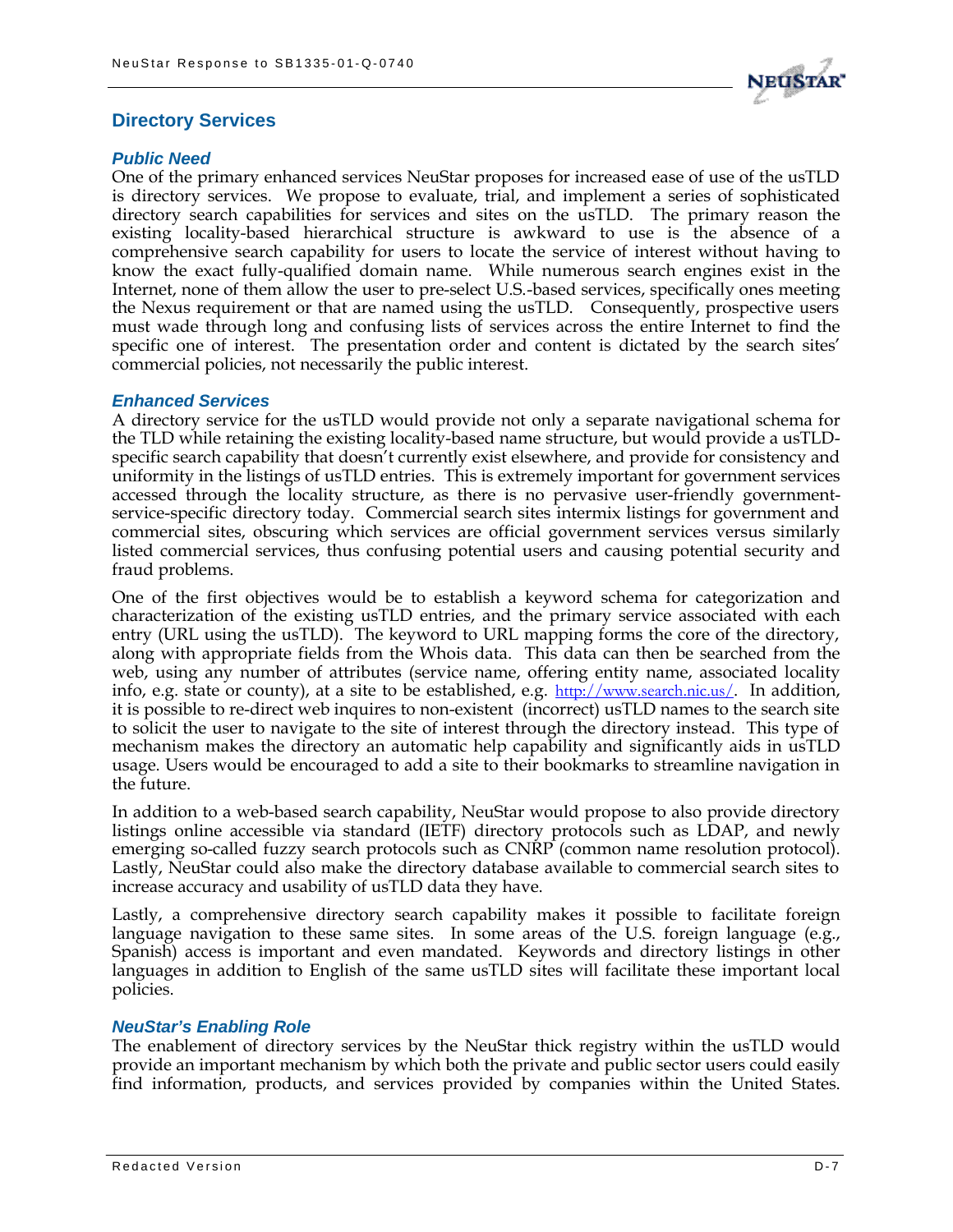

Furthermore, this capability would allow citizens to easily find public services and interact with local, state, and Federal government agencies.

#### *Recommended Process*

NeuStar proposes to work with the proposed usTLD Policy Council and the DOC to fairly and responsibly implement Directory Service enablers within the usTLD addressing structure. Both public and private sector directory needs will be pursued.

NeuStar will develop a document to assist in the approval process. NeuStar will comply with the request to have all new services approved by the DOC.

## **Personal Identification Applications**

#### *Public Need*

Over 116 million Americans are online, and each could utilize a unique personal identifier in their browsing, purchasing, or other use of the Internet. Effective use of the usTLD, in the interest of the American people, should include protection mechanisms so any American citizen could elect to register a unique personal domain name tied to any information they wish to associate with themselves for use on the Internet. These names could be the key for streamlining access to information, reducing the need to re-enter identification information to sites that are not secure, or for dynamic assignment between sites or platforms.

#### *Enhanced Service*

The need and market for various forms of globally unique, administered namespaces is well understood within the Industry. The use of "distinguished keys" is a well-known concept that we all use in various contexts. The most obvious one is the use of Social Security numbers as a "distinguished key" that links data about us in various contexts. The overuse of the SSN in various industries has created substantial concerns about privacy, formalizing the need for other forms of nationally unique identifiers. As we move online, an addressing system such as the DNS, which provides a one-to-one unique resolution, is a logical mechanism, and the usTLD a logical extension for U.S. citizens.

The core value proposition is the creation of namespaces directly under the control of consumers that can be "dynamic," in the manner in which they are accessible across a variety of applications. The product offered to the consumer will be the opportunity to obtain a domain name during the registration process that could be used for:

- Applications where personal name and identity is not required or suitable;
- Permissioning of information established by a custodian of the name-holder, i.e., a parent, to limit access to information; or
- Permissioning of information from the name-holder to those trying to access their information.

The name, coupled with digital security and encryption technology, could be a single online identifier for U.S. citizens. This identity could be used in a variety of applications and sites, at home or in the office, with the assurance of confidentiality.

An important element of this service would be the ability of an end user to determine what information is accessible by whom ("permissioning"), and also to decide what organization stores the data. As a neutral third party, NeuStar is a viable alternative repository for personal information or pointers that would redirect queries to other repositories selected by the end user.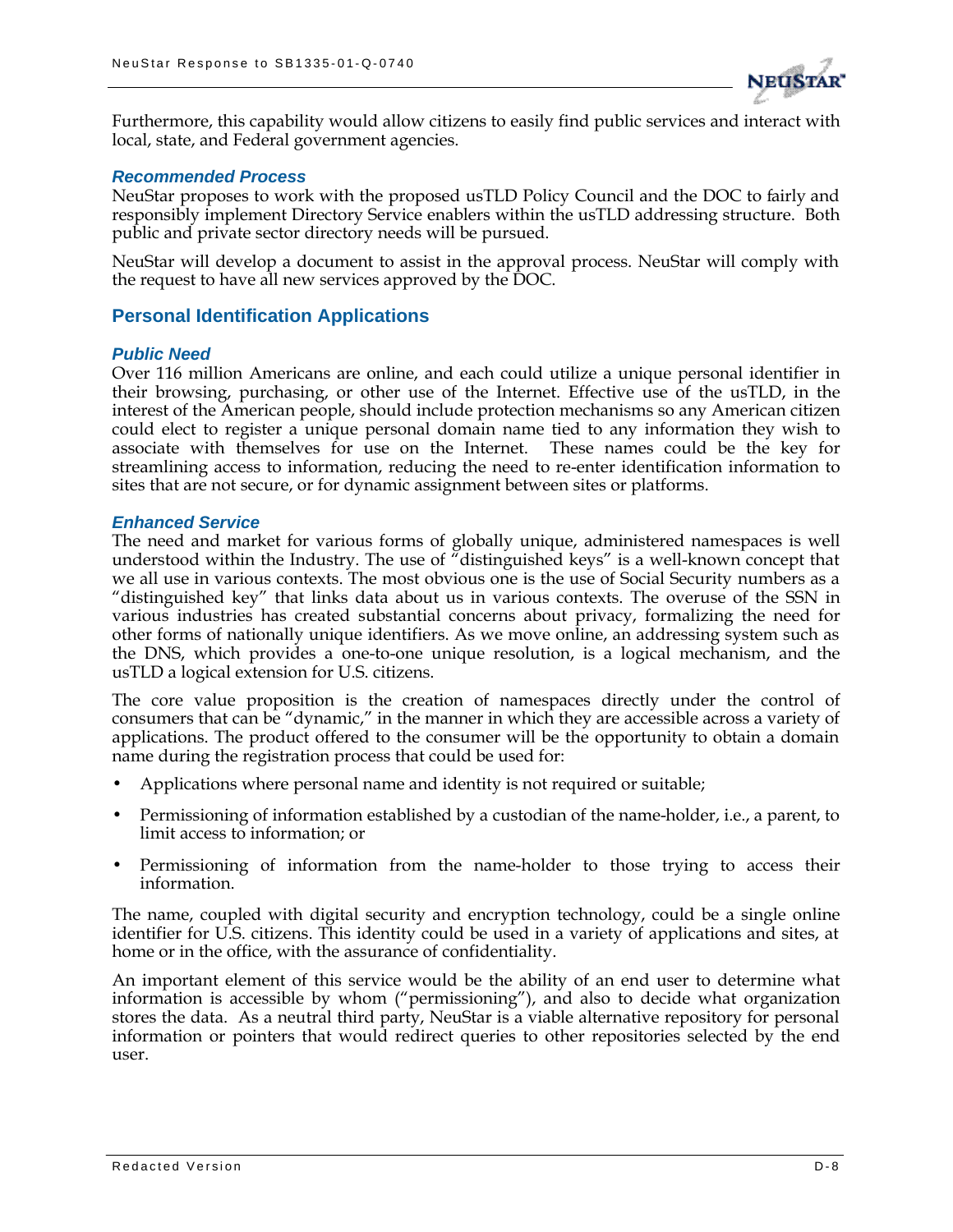

#### *NeuStar's Enabling Role*

We believe that optional user-controlled digital identifiers would accelerate the adoption of electronic services in both the private and public sectors. Given that the usTLD is a public resource utilizing this capability within the usTLD to improve access to public services and to facilitate e-Gov applications including Business to Government (B2G) is particularly appropriate.

NeuStar, as a part of its existing core businesses, is in possession of confidential and competitive information and follows strict rules to ensure protection of confidential data. A Code of Conduct that restricts the resale of our data for marketing purposes, and a Whois database design that calls for a two-step process to elicit registrant information, are examples of our commitment to privacy. From a technology perspective, the extensible fields of the NeuStar Internet registry are fully capable of securely storing (registrant granted) personal data and its permissioning rights.

#### *Recommended Process*

As with any innovation, it is difficult to predict with certainty the degree of acceptance and use; however, in this case, the potential benefits appear to be compelling. NeuStar is therefore prepared to make the investment required to enable this enhanced utility within the usTLD. We propose to work with the usTLD Policy Council ("the Council") and the DOC to introduce Personal Identification Services within the usTLD in a fair and responsible manner.

NeuStar will develop a document to assist in the approval process. NeuStar will comply with the request to have all new services approved by the DOC.

## **Location-Based Services**

### *Public Need*

Today the Internet is indexed and navigated based primarily on domain name via the URL line of browsers and key word via search engines. Although this has served the user community well, many users seek information, resources, products, and services that by their very nature would be more conveniently organized by geographic location. Such an enabler could be applied to, for example:

- Identify attractions at a vacation destination,
- Locate the nearest ATM.
- Find a nearby plumber,
- Provide the address of the nearest gas station, or
- Locate the nearest motor vehicle office.

The need to organize information based on geography is most readily apparent in mobile applications. Knowing where a user is located is not enough to provide useful services. End users, networks, and applications need a simple way to identify what products, services, and resources are located within the surrounding area.

Other than registering in geographically-oriented hierarchical namespaces (e.g., www.aservice.centreville.va.us), which has proven to be unattractive from a marketing perspective and impractical for multiple locations, there is there is no agreed upon globally resolvable mechanism for registering a location or multiple locations against a domain name. The location-based service capability described below provides a practical solution that satisfies an identified user need.